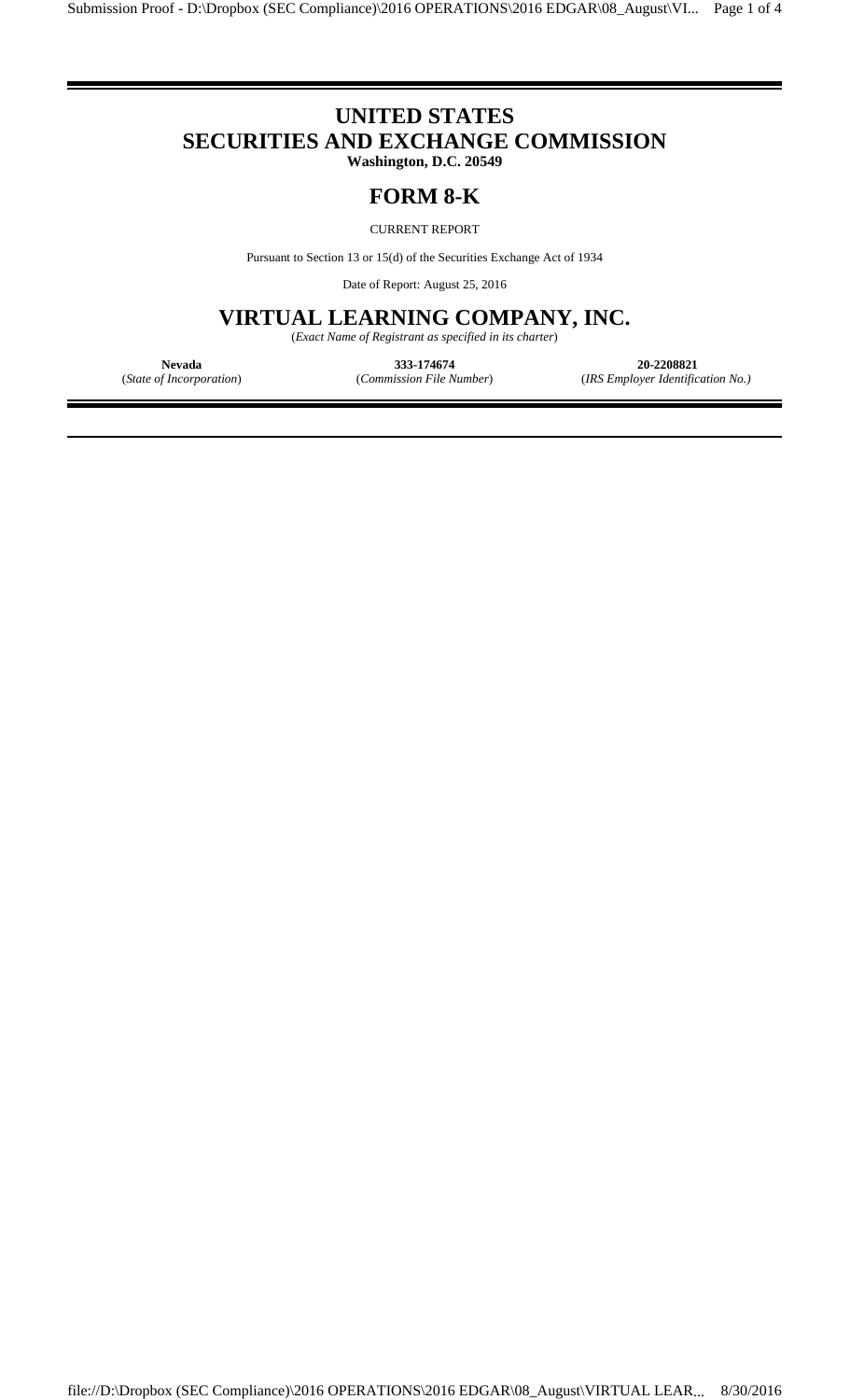#### *Item 3.02 - Unregistered Sales of Equity Securities*

This disclosure relates to the issuance of shares of the corporation to repay indebtedness, acquire certain contract rights and pay for services rendered to the corporation.

On July 20, 2016, upon his departure as an officer and director, the corporation agreed to pay Roger Fidler for past services rendered at total of 250,000 shares, valued at \$0.01 by all parties.

On August 18, 2016, the directors accepted an offer to convert existing indebtedness due to Vincent Simonelli of \$15,000, and accept an additional investment of \$5,000, in exchange for 2,000,000 shares to be issued upon receipt of the \$5,000.

On August 19, 2016, the board of directors approved the acquisition of certain intellectual property rights to include name usage, web site, the Rebuilding Blog, and an LLC, identified as Dream Building, in addition to construction licensing and registration owned by Atlantic Northeast Construction, LLC, in exchange for 2,250,000 shares.

Also on August 19, 2016, the board of directors opted to acquire the completion rights to 225 Baywood Drive and 7 E. North Carolina Avenue, valued at \$45,373.00, in exchange for 907,466 shares, valued at \$0.05 per share.

On August 23, 2016, the board of directors agreed to acquire the rights to complete four additional separate projects from Dream Homes, Ltd., 202 22<sup>nd</sup> Ave and 2 Sunrise Drive, valued at \$36,032.00 and 71 Woodhaven Rd, Toms River, plus 225 Silver Bay Road, together valued at \$32,963.10, for the cumulative issuance of 1,379,901 shares at \$0.05 per share.

Finally, to be effective August 29, 2016, the corporation agreed to pay a consulting retainer fee of \$8,000, at \$0.05 per share, to Valvasone Trust, resulting in the issuance of 160,000 shares of common stock.

Cumulatively, a total of 6,947,367 shares were or will be issued. The shares were issued as private placements of securities exempt from registration as transactions not involving a public offering of securities.